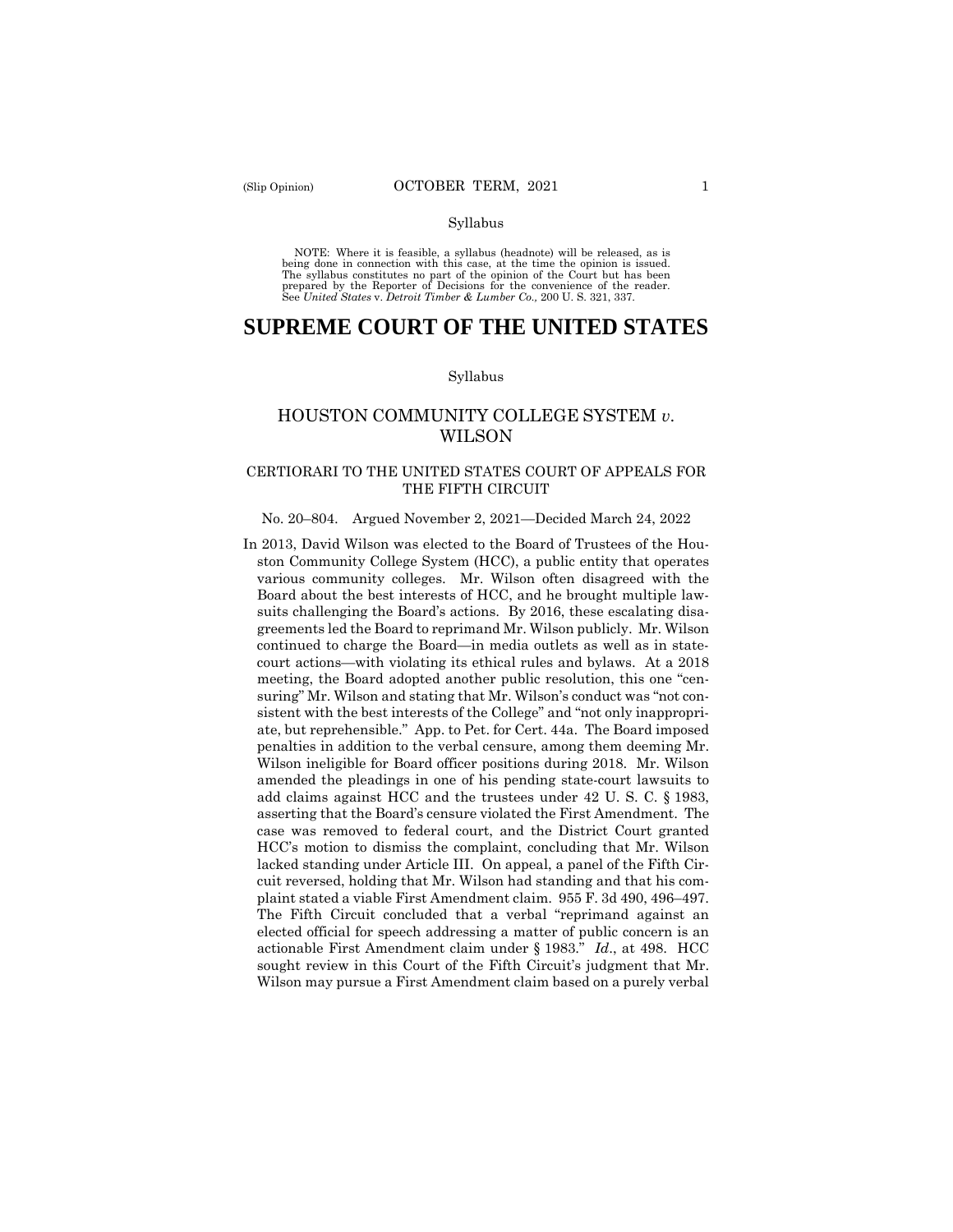## Syllabus

#### censure.

*Held*: Mr. Wilson does not possess an actionable First Amendment claim arising from the Board's purely verbal censure. Pp. 4–13.

(a) The First Amendment prohibits laws "abridging the freedom of speech." When faced with a dispute about the Constitution's meaning or application, "[l]ong settled and established practice is a consideration of great weight." *The Pocket Veto Case*, 279 U. S. 655, 689. That principle poses a problem for Mr. Wilson because elected bodies in this country have long exercised the power to censure their members. As early as colonial times, the power of assemblies to censure their members was assumed. And, as many examples show, Congress has censured Members not only for objectionable speech directed at fellow Members but also for comments to the media, public remarks disclosing confidential information, and conduct or speech thought damaging to the Nation. Censures have also proven common at the state and local level. In fact, no one before the Court has cited any evidence suggesting that a purely verbal censure analogous to Mr. Wilson's has ever been widely considered offensive to the First Amendment. Instead, when it comes to disagreements of this sort, longstanding practice suggests an understanding of the First Amendment that permits "[f]ree speech on both sides and for every faction on any side." *Thomas* v. *Collins*, 323 U. S. 516, 547 (Jackson, J., concurring). Pp. 4–7.

(b) What history suggests, the Court's contemporary doctrine confirms. A plaintiff like Mr. Wilson pursuing a First Amendment retaliation claim must show that the government took an "adverse action" in response to his speech that "would not have been taken absent the retaliatory motive." *Nieves* v. *Bartlett*, 587 U. S. \_\_\_, \_\_\_. To distinguish material from immaterial adverse actions, lower courts have taken various approaches. But any fair assessment of the materiality of the Board's conduct in this case must account for at least two things. First, Mr. Wilson was an elected official. Elected representatives are expected to shoulder a degree of criticism about their public service from their constituents and their peers—and to continue exercising their free speech rights when the criticism comes. Second, the only adverse action at issue before the Court is itself a form of speech from Mr. Wilson's colleagues that concerns the conduct of public office. The First Amendment surely promises an elected representative like Mr. Wilson the right to speak freely on questions of government policy, but it cannot be used as a weapon to silence other representatives seeking to do the same. The censure at issue before us was a form of speech by elected representatives concerning the public conduct of another elected representative. Everyone involved was an equal member of the same deliberative body. The censure did not prevent Mr. Wilson from doing his job, it did not deny him any privilege of office, and Mr. Wilson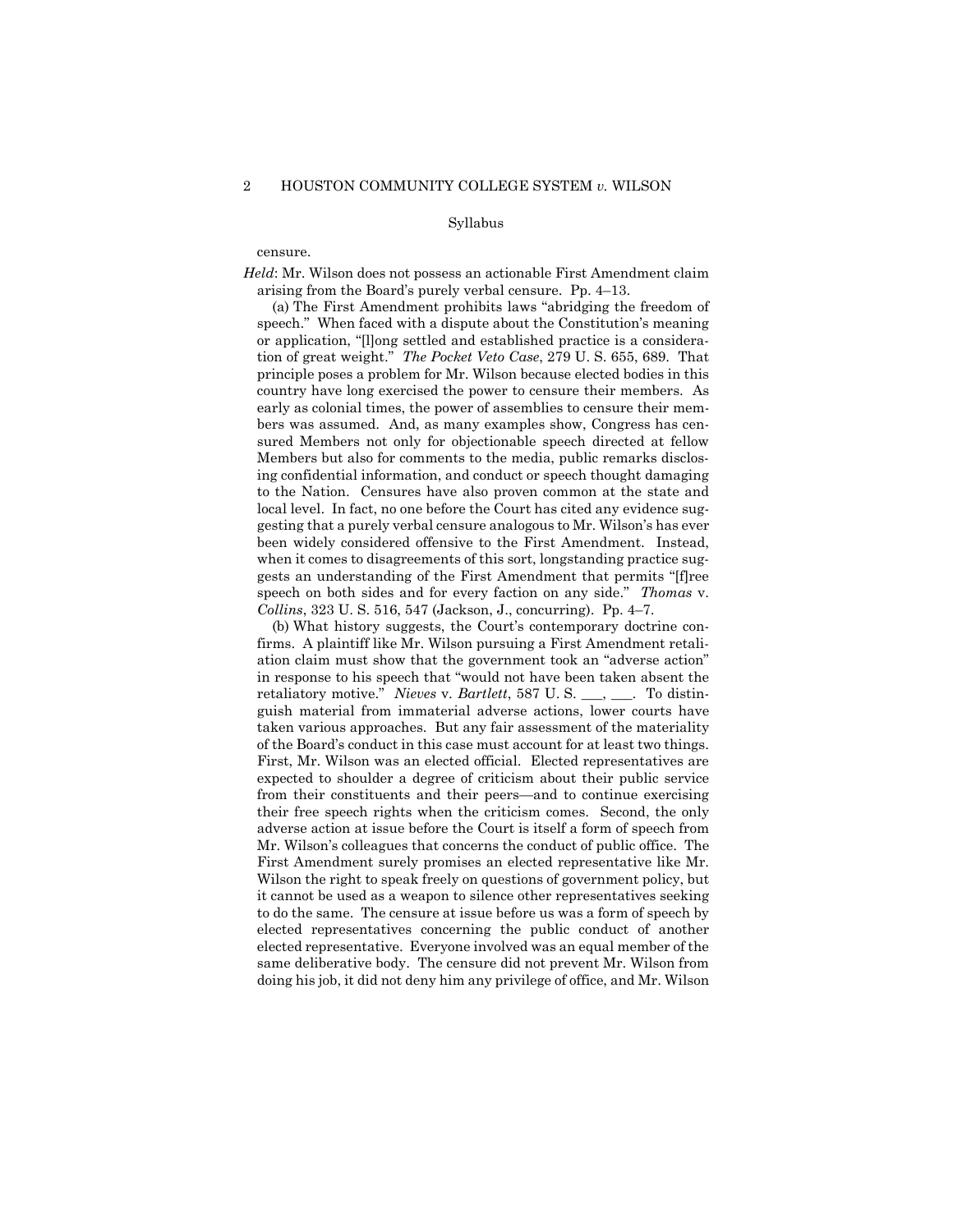## Syllabus

does not allege it was defamatory. Given the features of Mr. Wilson's case, the Board's censure does not qualify as a materially adverse action capable of deterring Mr. Wilson from exercising his own right to speak. Pp. 7–11.

(c) Mr. Wilson's countervailing account of the Court's precedent and history rests on a strained analogy between censure and exclusion from office. While Congress possesses no power to exclude duly elected representatives who satisfy the prerequisites for office prescribed in Article I of the Constitution, the power to exclude and the power to issue other, lesser forms of discipline "are not fungible" under the Constitution. *Powell* v. *McCormack*, 395 U. S. 486, 512. The differences between censure and exclusion from office undermine Mr. Wilson's attempt to rely on either *Bond* v. *Floyd*, 385 U. S 116, or the historical example he cites involving John Wilkes, both of which involved exclusion from office. Neither history nor this Court's precedents support finding a viable First Amendment claim here. Pp. 11–13.

955 F. 3d 490, reversed.

GORSUCH, J., delivered the opinion for a unanimous Court.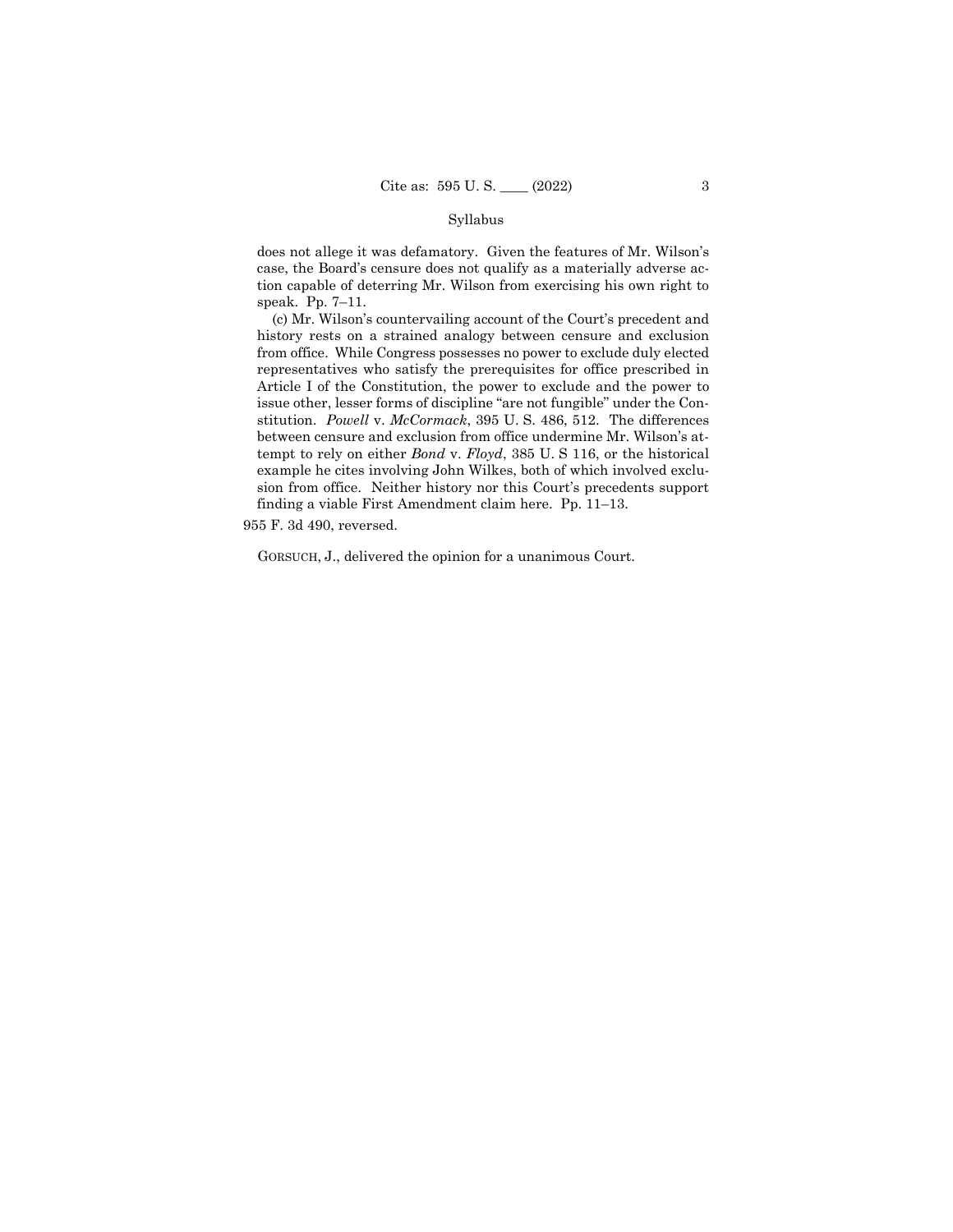NOTICE: This opinion is subject to formal revision before publication in the preliminary print of the United States Reports. Readers are requested to notify the Reporter of Decisions, Supreme Court of the United States, Wash-ington, D. C. 20543, of any typographical or other formal errors, in order that corrections may be made before the preliminary print goes to press.

# $\frac{1}{2}$  , where  $\frac{1}{2}$ **SUPREME COURT OF THE UNITED STATES**

## $\frac{1}{2}$  ,  $\frac{1}{2}$  ,  $\frac{1}{2}$  ,  $\frac{1}{2}$  ,  $\frac{1}{2}$  ,  $\frac{1}{2}$ No. 20–804

# HOUSTON COMMUNITY COLLEGE SYSTEM, PETITIONER *v.* DAVID BUREN WILSON

# ON WRIT OF CERTIORARI TO THE UNITED STATES COURT OF APPEALS FOR THE FIFTH CIRCUIT

## [March 24, 2022]

# JUSTICE GORSUCH delivered the opinion of the Court.

After years of acrimony, the Board of Trustees of the Houston Community College System censured one of its members, David Wilson. Mr. Wilson responded by filing a lawsuit challenging the Board's action. That suit now presents us with this question: Did the Board's censure offend Mr. Wilson's First Amendment right to free speech?

# I A

# brought various lawsuits challenging the Board's actions. The Houston Community College System (HCC) is a public entity that operates various community colleges in Texas. Its Board of Trustees consists of nine members, each of whom is elected from a single-member district for a 6 year term. Mr. Wilson was elected to the Board in 2013. From the start, his tenure was a stormy one. Often and strongly, he disagreed with many of his colleagues about the direction of HCC and its best interests. Soon, too, he By 2016, these escalating disagreements led the Board to reprimand Mr. Wilson publicly. According to news reports, Mr. Wilson responded by promising that the Board's action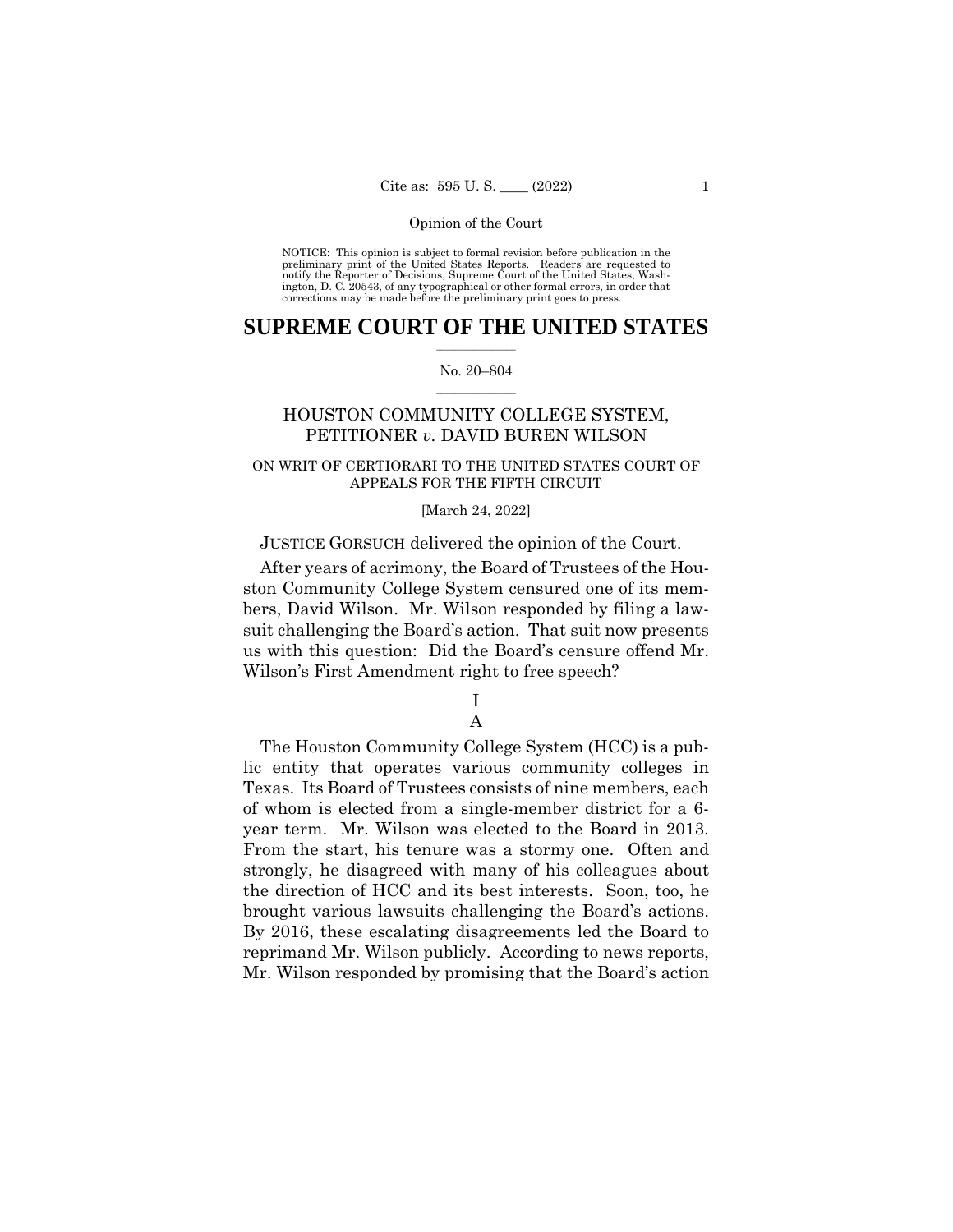would "'never . . . stop me.'" Brief for Petitioner 3, and nn. 3, 4.

Nor did it. In the ensuing months, Mr. Wilson charged the Board in various media outlets with violating its bylaws and ethical rules. He arranged robocalls to the constituents of certain trustees to publicize his views. He hired a private investigator to surveil another trustee, apparently seeking to prove she did not reside in the district that had elected her. He also filed two new lawsuits in state court. In the first, Mr. Wilson alleged that the Board had violated its bylaws by allowing a trustee to vote via videoconference. When his colleagues excluded him from a meeting to discuss the lawsuit, Mr. Wilson filed a second suit contending that the Board and HCC had "'prohibited him from performing his core functions as a Trustee.'" Brief in Opposition 8 (quoting Plaintiff 's Original Pet. in No. 17–71693 (Tex. Dist. Ct., Oct. 24, 2017)). All told, these two lawsuits cost HCC over \$20,000 in legal fees. That was on top of more than \$250,000 in legal fees HCC incurred due to Mr. Wilson's earlier litigation.

At a 2018 meeting, the Board responded by adopting another public resolution, this one "censuring" Mr. Wilson. The resolution stated that Mr. Wilson's conduct was "not consistent with the best interests of the College" and "not only inappropriate, but reprehensible." App. to Pet. for Cert. 44a. The Board also imposed certain penalties. It provided that Mr. Wilson was "ineligible for election to Board officer positions for the 2018 calendar year," that he was "ineligible for reimbursement for any College-related travel," and that his future requests to "access . . . funds in his Board account for community affairs" would require Board approval. *Ibid.* The Board further recommended that Mr. Wilson "complete additional training relating to governance and ethics." *Id.*, at 44a–45a.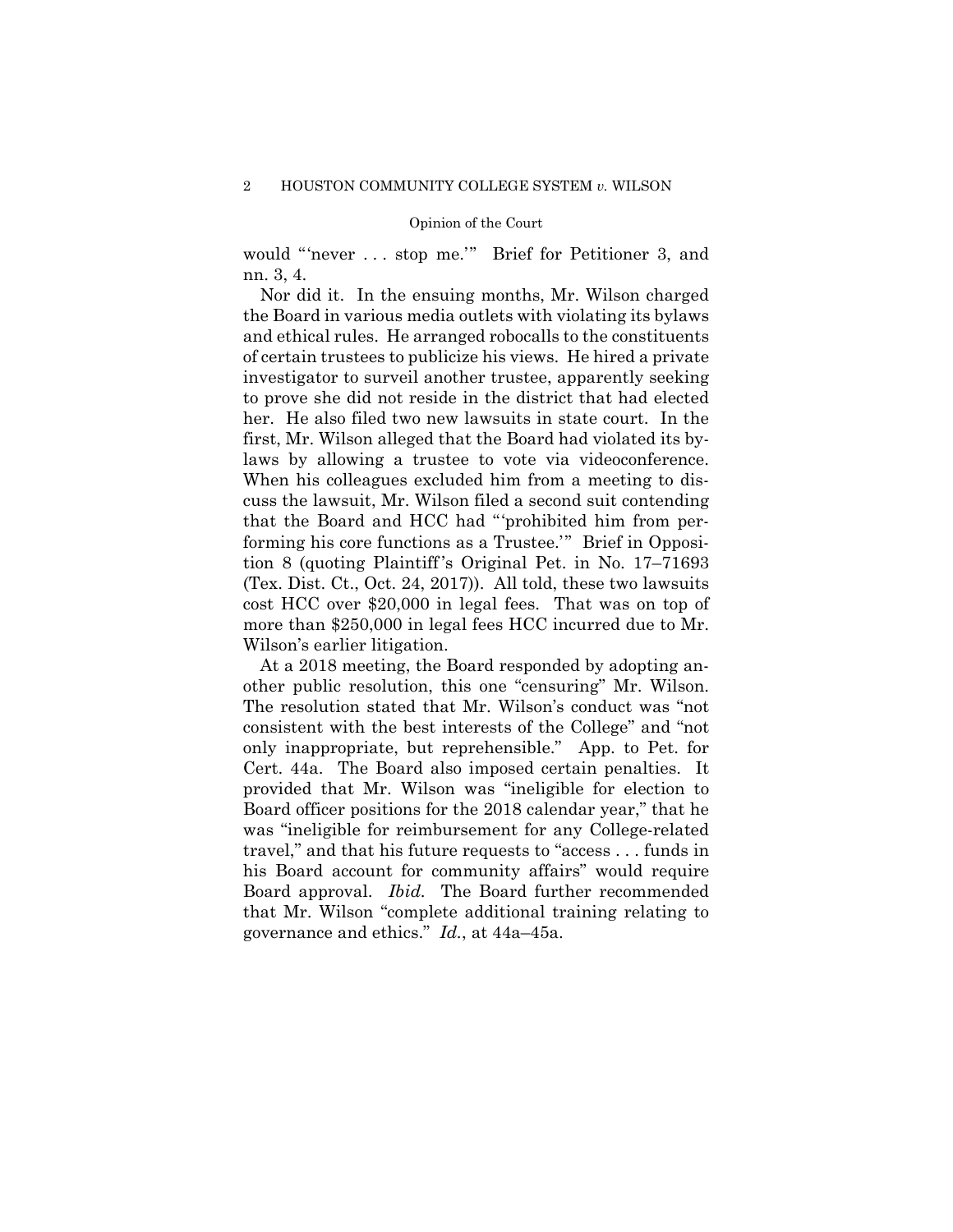## B

Shortly after the Board adopted its second resolution, Mr. Wilson amended the pleadings in one of his pending statecourt lawsuits, adding claims against HCC and the trustees under 42 U. S. C. § 1983. Among other things, Mr. Wilson asserted that the Board's censure violated the First Amendment. By way of remedy, he sought injunctive and declaratory relief as well as damages for mental anguish, punitive damages, and attorney's fees.

Years of legal twists and turns followed. HCC and the trustees removed the case to federal court. Mr. Wilson then amended his complaint to drop his colleagues from the suit, leaving HCC as the sole defendant. Eventually, HCC moved to dismiss the complaint. The District Court granted the motion, concluding that Mr. Wilson lacked standing under Article III. On appeal, a panel of the Fifth Circuit reversed, holding that Mr. Wilson had standing and that his complaint stated a viable First Amendment claim. 955 F. 3d 490, 496–497 (2020).

The Fifth Circuit's merits analysis proceeded in two steps. First, the court concluded that a verbal "reprimand against an elected official for speech addressing a matter of public concern is an actionable First Amendment claim under § 1983." *Id.*, at 498. Next, the court reasoned that the Board's imposition of other punishments—such as limiting Mr. Wilson's eligibility for officer positions and his access to certain funds—did "not violate his First Amendment rights" because Mr. Wilson did not have an "entitlement" to those privileges. *Id.*, at 499, n. 55. In sum, the court held that Mr. Wilson's § 1983 action could proceed, but only as to the Board's unadorned censure resolution. HCC's request for rehearing en banc failed by an equally divided vote. 966 F. 3d 341 (CA5 2020).

In time, HCC filed a petition for certiorari in this Court. It asked us to review the Fifth Circuit's judgment that Mr. Wilson may pursue a First Amendment claim based on a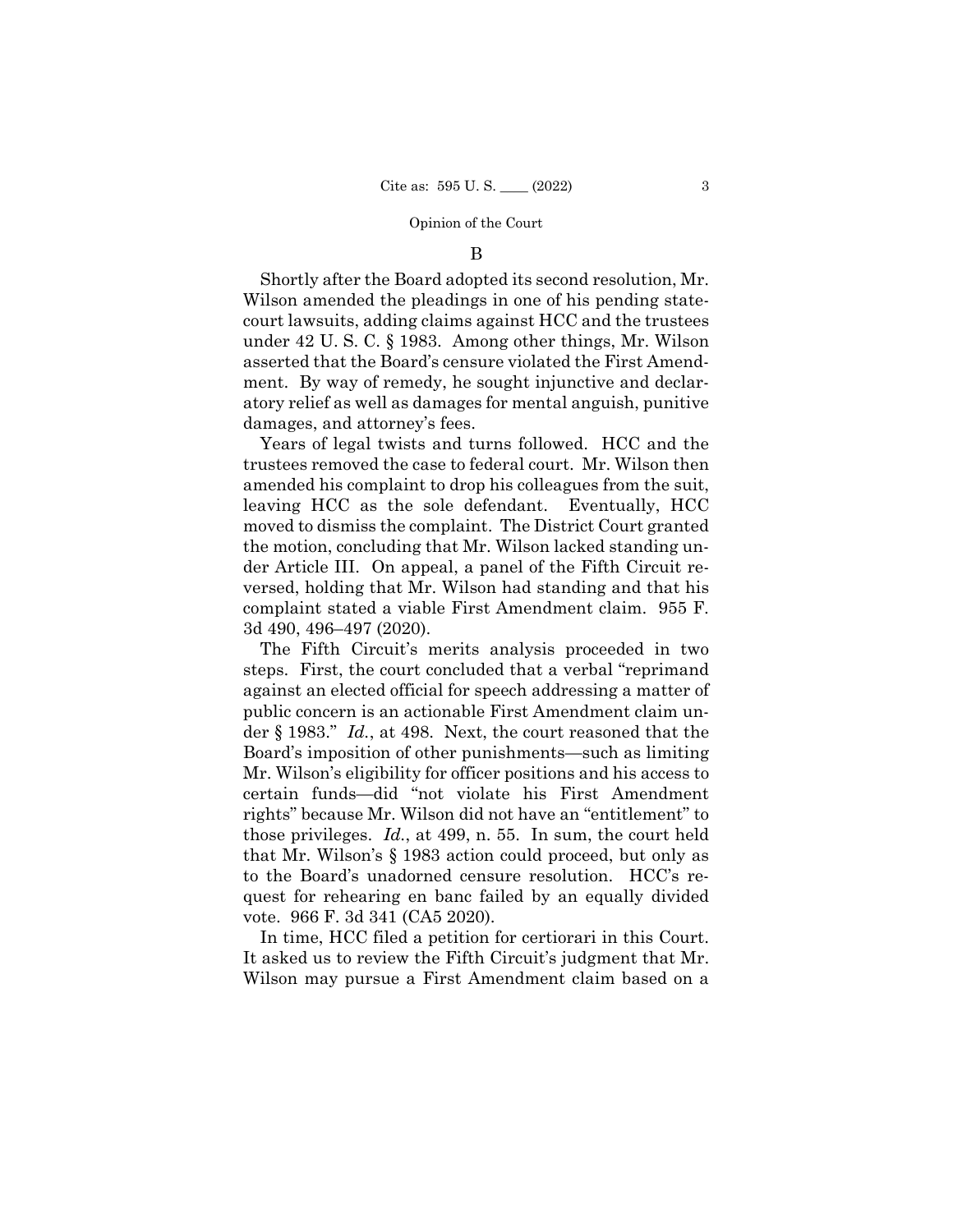#### 4 HOUSTON COMMUNITY COLLEGE SYSTEM *v.* WILSON

## Opinion of the Court

purely verbal censure. Last year, we agreed to take up that question. 593 U.S.  $(2021)$ . But as merits briefing unfolded, Mr. Wilson did not just seek to defend the Fifth Circuit's judgment; he also sought to challenge it in part. Specifically, he argued that the Fifth Circuit erred to the extent that it upheld the Board's nonverbal punishments as consistent with the First Amendment. Generally, however, when a respondent in this Court seeks to alter a lower court's judgment, he must file and we must grant a crosspetition for review. See *Genesis HealthCare Corp.* v. *Symczyk*, 569 U. S. 66, 72 (2013). Mr. Wilson filed no such petition in this case. As a result, we decline to take up his challenge to the Fifth Circuit's judgment, and the only question before us remains the narrow one on which we granted certiorari: Does Mr. Wilson possess an actionable First Amendment claim arising from the Board's purely verbal censure?

# II

## A

The First Amendment prohibits laws "abridging the freedom of speech." One obvious implication of that rule is that the government usually may not impose prior restraints on speech. See *Near* v. *Minnesota ex rel. Olson*, 283 U. S. 697, 718–720 (1931). But other implications follow too. Relevant here, no one before us questions that, "[a]s a general matter," the First Amendment prohibits government officials from subjecting individuals to "retaliatory actions" after the fact for having engaged in protected speech. *Nieves*  v. *Bartlett*, 587 U. S. \_\_\_, \_\_\_ (2019) (slip op., at 5) (internal quotation marks omitted); see also *Hartman* v. *Moore*, 547 U. S. 250, 256 (2006). Mr. Wilson argues that the Board's censure resolution represents exactly that kind of impermissible retaliatory action.

Almost immediately, however, this submission confronts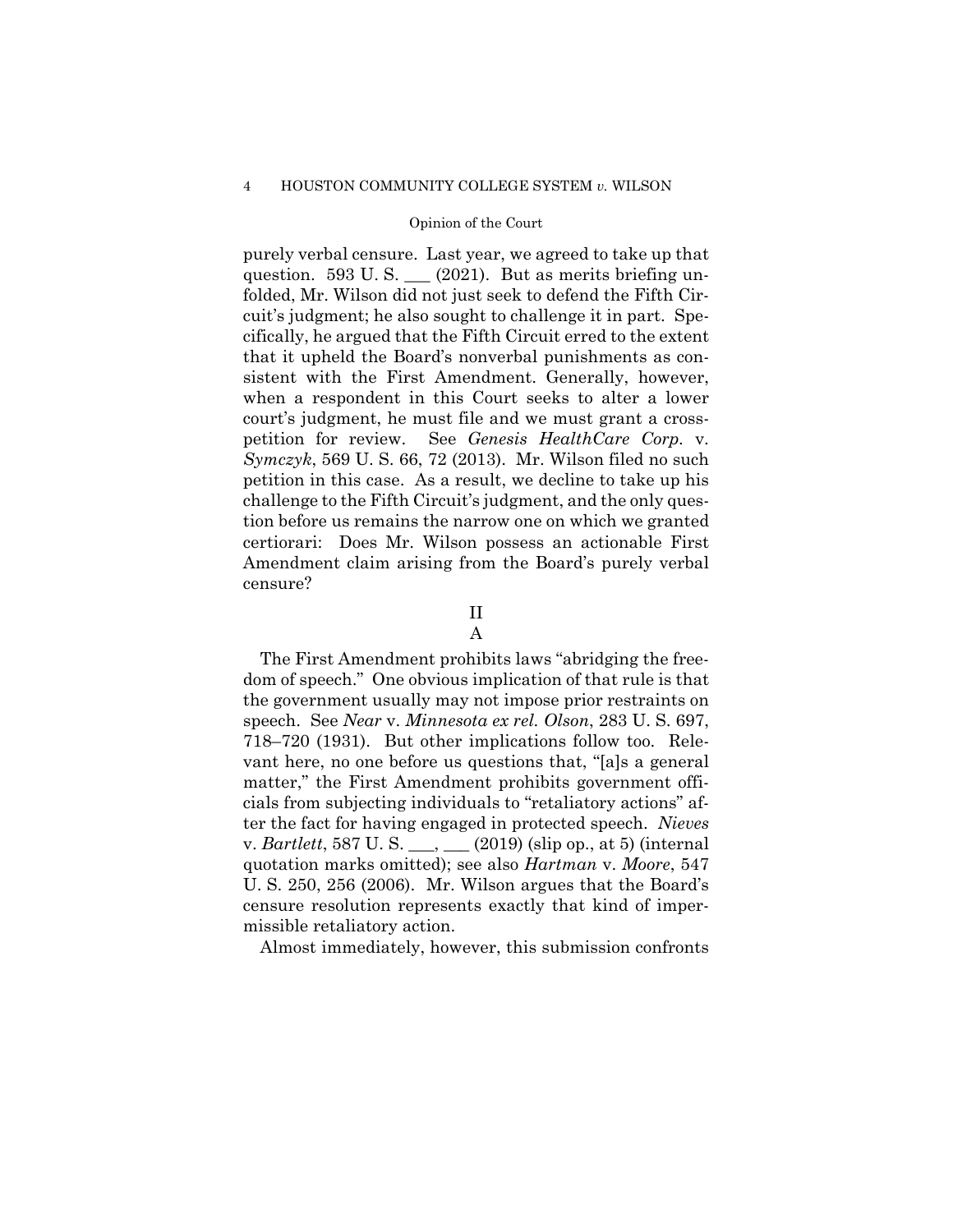a challenge. When faced with a dispute about the Constitution's meaning or application, "[l]ong settled and established practice is a consideration of great weight." *The Pocket Veto Case*, 279 U. S. 655, 689 (1929). Often, "a regular course of practice" can illuminate or "liquidate" our founding document's "terms & phrases." Letter from J. Madison to S. Roane (Sept. 2, 1819), in 8 Writings of James Madison 450 (G. Hunt ed. 1908); see also *McCulloch* v. *Maryland*, 4 Wheat. 316, 401 (1819); The Federalist No. 37, p. 229 (C. Rossiter ed. 1961) (J. Madison). That principle poses a problem for Mr. Wilson because elected bodies in this country have long exercised the power to censure their members. In fact, no one before us has cited any evidence suggesting that a purely verbal censure analogous to Mr. Wilson's has ever been widely considered offensive to the First Amendment.

As early as colonial times, the power of assemblies in this country to censure their members was "more or less assumed." M. Clarke, Parliamentary Privilege in the American Colonies 184 (1943). It seems, too, that assemblies often exercised the power to censure members for views they expressed and actions they took "both within and without the legislature." D. Bowman & J. Bowman, Article I, Section 5: Congress' Power to Expel—An Exercise in Self-Restraint, 29 Syracuse L. Rev. 1071, 1084–1085 (1978) (footnote omitted).

The parties supply little reason to think the First Amendment was designed or commonly understood to upend this practice. To the contrary, the United States Senate issued its first censure in 1811, after a Member read aloud a letter from former President Jefferson that the body had placed under an "injunction of secrecy." 22 Annals of Cong. 65–83. The House of Representatives followed suit in 1832, censuring one of its own for "insulting . . . the Speaker." 2 A. Hinds, Precedents of the House of Representatives § 1248,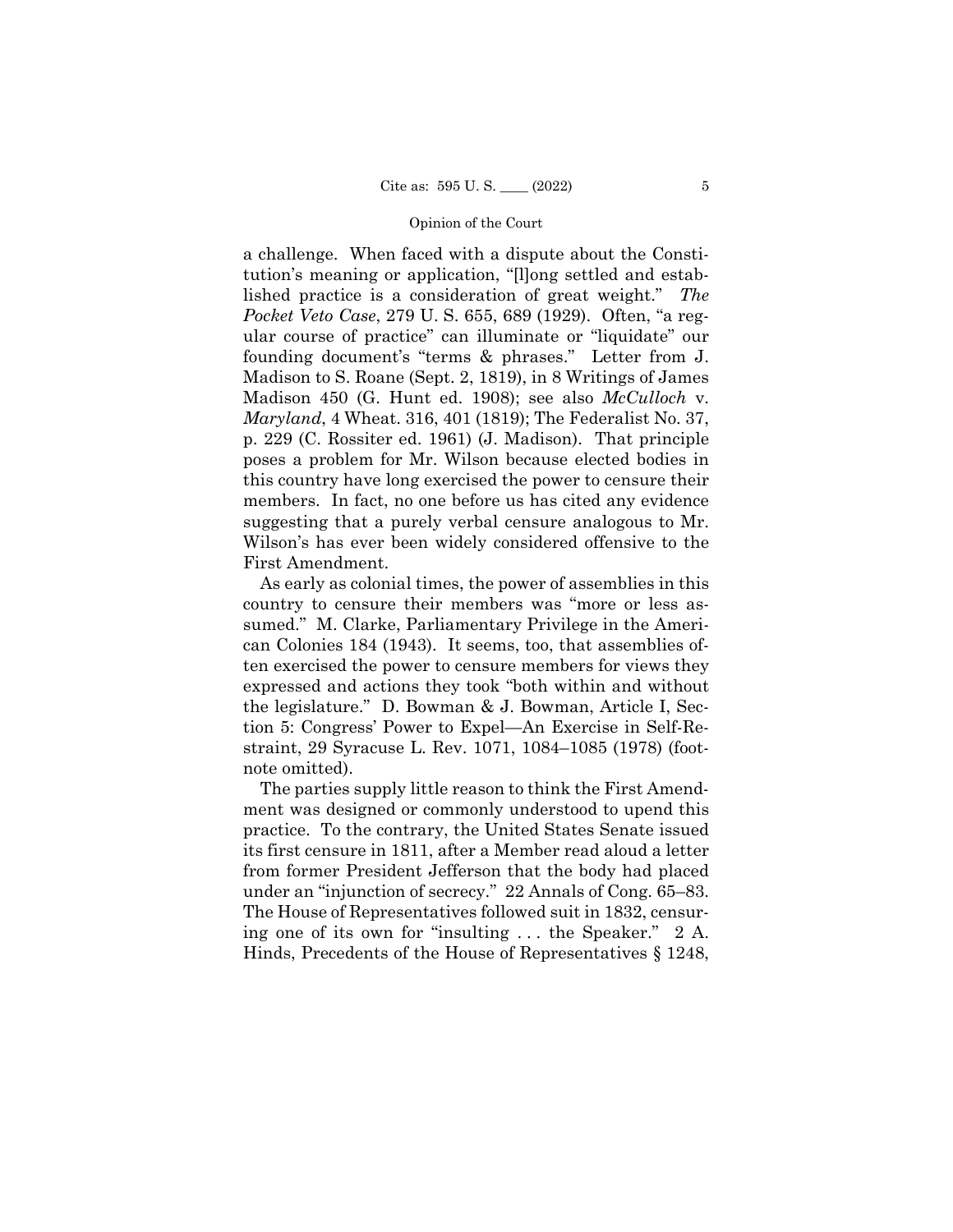pp. 799–800 (1907) (Hinds). Ten years later, the House reprimanded another Member after he introduced a resolution thought to be damaging to international relations. *Id*., § 1256, at 807–808.

Many later examples followed these early ones. In 1844, the Senate issued a censure after a Member divulged to the New York Evening Post a confidential message from President Tyler "outlin[ing] the terms of an annexation agreement with Texas." U. S. Senate Historical Office, A. Butler & W. Wolff, United States Senate: Election, Expulsion, and Censure Cases 1793–1990, p. 47 (1995). During the Civil War, Congress censured several Members for expressing support for the Confederacy. See Hinds § 1253, at 803–804 (censure of Rep. Alexander Long); *id.*, § 1254, at 804–805 (censure of Rep. Benjamin G. Harris). In 1954, the Senate "condemned" Senator Joseph McCarthy for bringing "the Senate into dishonor," citing his conduct and speech both within that body and before the press. 100 Cong. Rec. 16392; see also Butler, United States Senate, at 404–407. The House and Senate continue to exercise the censure power today. See, *e.g.*, Congressional Research Service, J. Maskell, Expulsion, Censure, Reprimand, and Fine: Legislative Discipline in the House of Representatives 20 (2016) (documenting censures in the House through 2016). And, as these examples lay bare, Congress has censured Members not only for objectionable speech directed at fellow Members but also for comments to the media, public remarks disclosing confidential information, and conduct or speech thought damaging to the Nation.

If anything, censures along these lines have proven more common yet at the state and local level. As early as 1833, Justice Story observed that even "[t]he humblest assembly" in this country historically enjoyed the power to prescribe rules for its own proceedings. 2 Commentaries on the Constitution of the United States § 835, p. 298. And throughout our history many state and local bodies have employed that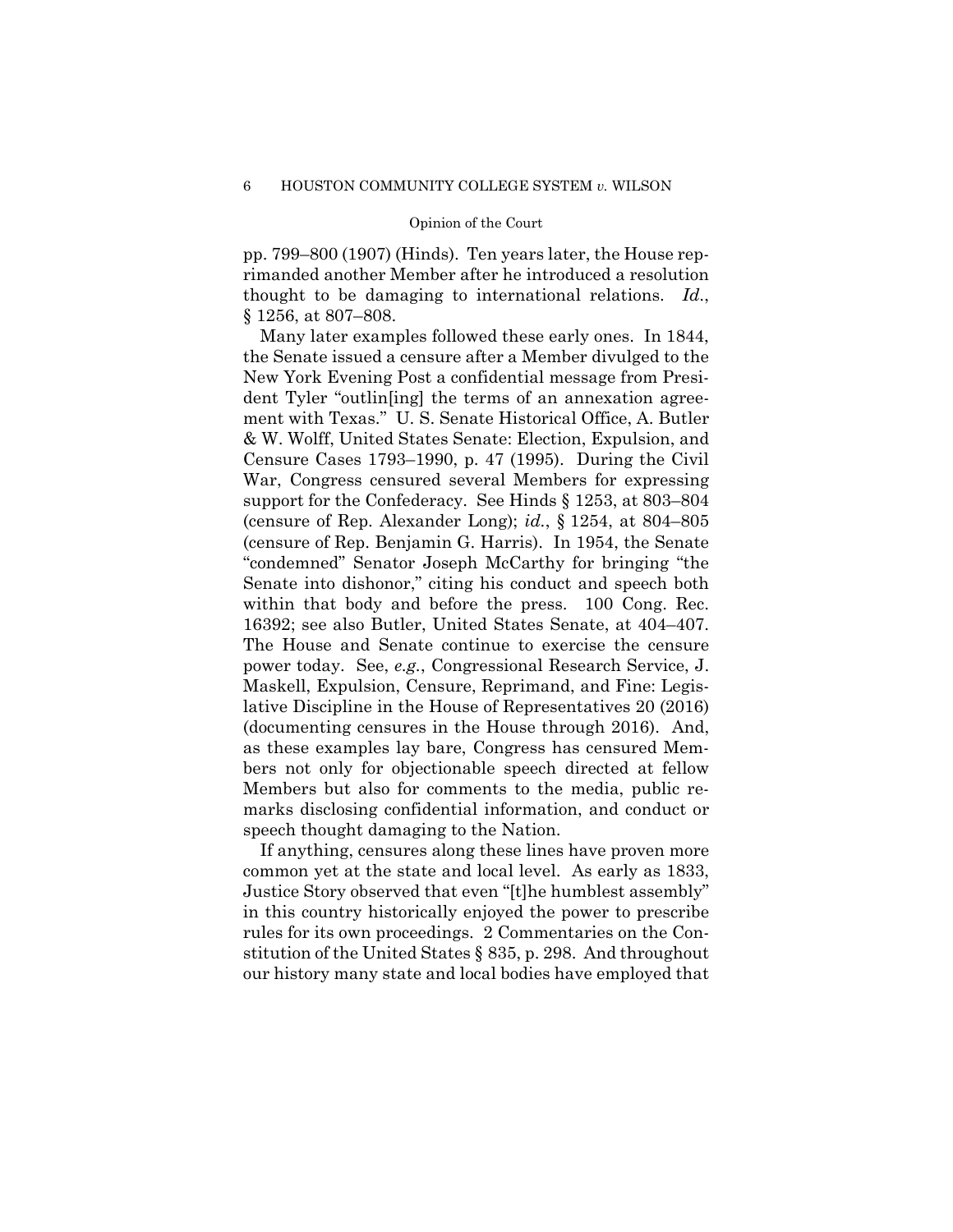authority to prescribe censure processes for their members. See Brief for Petitioner 23–28 (collecting examples). Today, the model manual of the National Conference of State Legislatures contemplates just such procedures too. See Mason's Manual of Legislative Procedure § 561.1 (2020). According to HCC and undisputed by Mr. Wilson, it seems elected bodies in this country issued no fewer than 20 censures in August 2020 alone. See Pet. for Cert. 19–21.

If this longstanding practice does not "put at rest" the question of the Constitution's meaning for the dispute before us, it surely leaves a "considerable impression." *McCulloch*, 4 Wheat., at 401. On Mr. Wilson's telling and under the Fifth Circuit's holding, a purely verbal censure by an elected assembly of one of its own members may offend the First Amendment. Yet we have before us no evidence suggesting prior generations thought an elected representative's speech might be "abridg[ed]" by that kind of countervailing speech from his colleagues. U. S. Const., Amdt. 1. Instead, when it comes to disagreements of this sort, history suggests a different understanding of the First Amendment—one permitting "[f]ree speech on both sides and for every faction on any side." *Thomas* v. *Collins*, 323 U. S. 516, 547 (1945) (Jackson, J., concurring).

B

What history suggests, we believe our contemporary doctrine confirms. Under this Court's precedents, a plaintiff pursuing a First Amendment retaliation claim must show, among other things, that the government took an "adverse action" in response to his speech that "would not have been taken absent the retaliatory motive." *Nieves*, 587 U. S., at (slip op., at 5). Some adverse actions may be easy to identify—an arrest, a prosecution, or a dismissal from governmental employment. See *id.*, at  $\qquad$   $-$  (slip op., at 4– 5) (arrest); *Hartman*, 547 U. S., at 256 (prosecution); *Perry*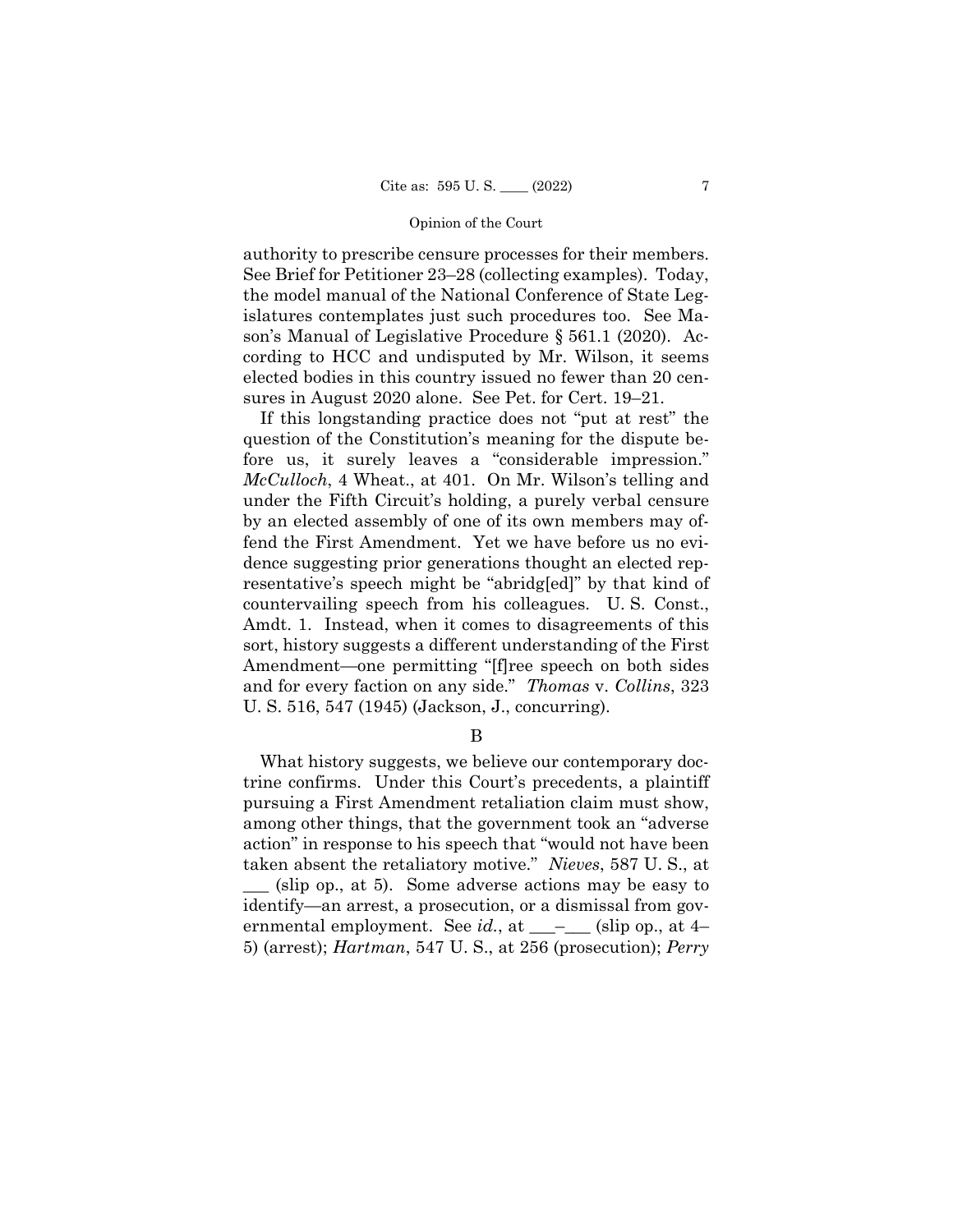v. *Sindermann*, 408 U. S. 593, 596–597 (1972) (employment). "[D]eprivations less harsh than dismissal" can sometimes qualify too. *Rutan* v. *Republican Party of Ill.*, 497 U. S. 62, 75 (1990). At the same time, no one would think that a mere frown from a supervisor constitutes a sufficiently adverse action to give rise to an actionable First Amendment claim.

 *McGraw*, 202 F. 3d 676, 686 (CA4 2000). But whether To distinguish material from immaterial adverse actions, lower courts have taken various approaches. Some have asked whether the government's challenged conduct would "chill a person of ordinary firmness" in the plaintiff 's position from engaging in "future First Amendment activity." *Nieves*, 587 U. S., at \_\_\_ (slip op., at 4) (internal quotation marks omitted). Others have inquired whether a retaliatory action "adversely affected the plaintiff 's . . . protected speech," taking into account things like the relationship between speaker and retaliator and the nature of the government action in question. *Suarez Corp. Industries* v. viewed through these lenses or any other, it seems to us that any fair assessment of the materiality of the Board's conduct in this case must account for at least two things.

First, Mr. Wilson was an elected official. In this country, we expect elected representatives to shoulder a degree of criticism about their public service from their constituents and their peers—and to continue exercising their free speech rights when the criticism comes. As this Court has put it, "[w]hatever differences may exist about interpretations of the First Amendment, there is practically universal agreement" that it was adopted in part to "protect the free discussion of governmental affairs." *Mills* v. *Alabama*, 384 U. S. 214, 218 (1966). When individuals "consent to be a candidate for a public office conferred by the election of the people," they necessarily "pu[t] [their] character in issue, so far as it may respect [their] fitness and qualifications for the office." *White* v. *Nicholls*, 3 How. 266, 290 (1845).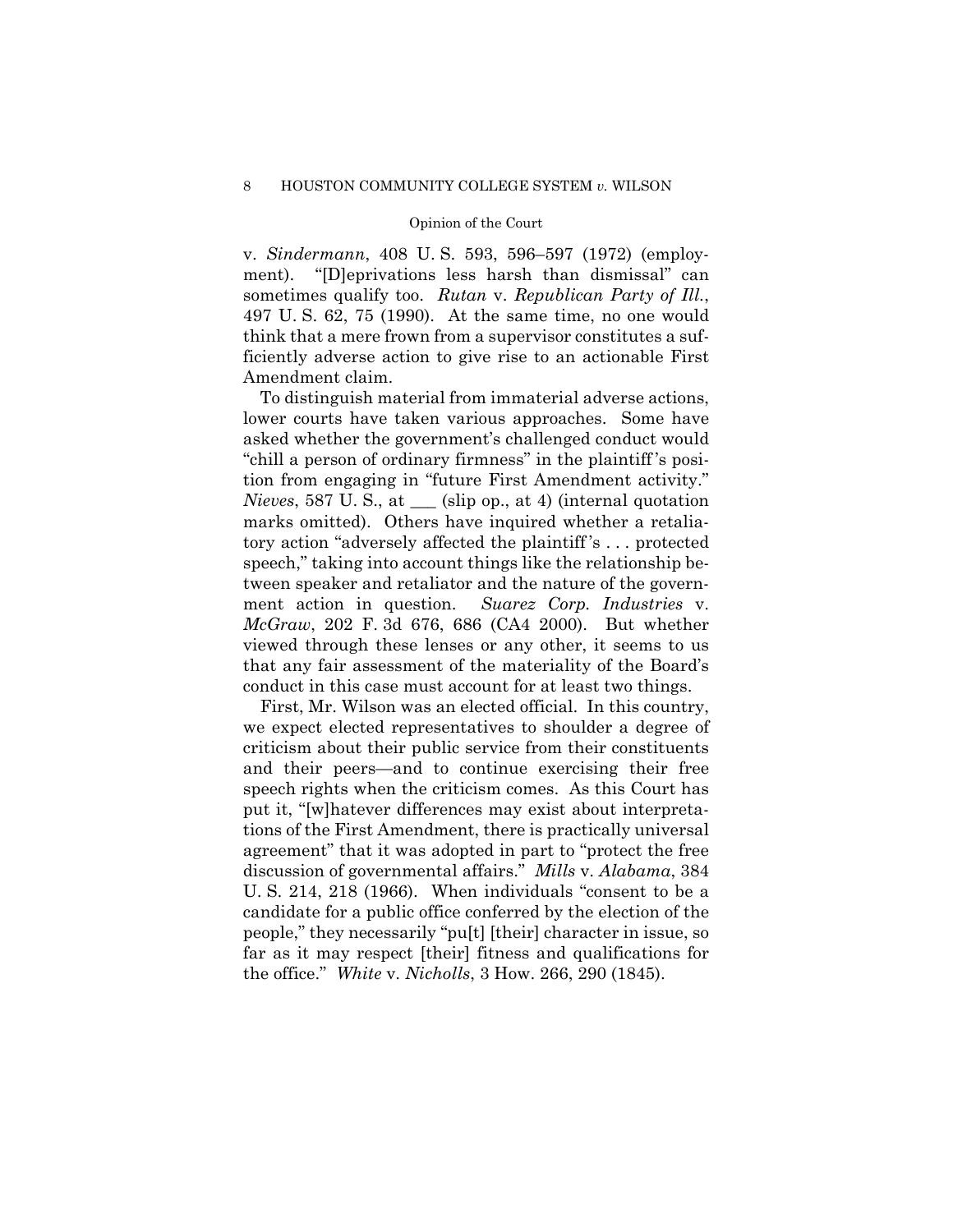Second, the only adverse action at issue before us is itself a form of speech from Mr. Wilson's colleagues that concerns the conduct of public office. The First Amendment surely promises an elected representative like Mr. Wilson the right to speak freely on questions of government policy. But just as surely, it cannot be used as a weapon to silence other representatives seeking to do the same. The right to "examin[e] public characters and measures" through "free communication" may be no less than the "guardian of every other right." Madison's Report on the Virginia Resolutions (Jan. 7, 1800), in 17 Papers of James Madison 345 (D. Mattern, J. Stagg, J. Cross, & S. Perdue eds. 1991). And the role that elected officials play in that process "'makes it all the more imperative that they be allowed to freely express themselves.'" *Republican Party of Minn.* v. *White*, 536 U. S. 765, 781 (2002).

Given these features of Mr. Wilson's case, we do not see how the Board's censure could qualify as a materially adverse action consistent with our case law. The censure at issue before us was a form of speech by elected representatives. It concerned the public conduct of another elected representative. Everyone involved was an equal member of the same deliberative body. As it comes to us, too, the censure did not prevent Mr. Wilson from doing his job, it did not deny him any privilege of office, and Mr. Wilson does not allege it was defamatory. At least in these circumstances, we do not see how the Board's censure could have materially deterred an elected official like Mr. Wilson from exercising his own right to speak.

Mr. Wilson's behavior and concessions seem telling. Recall that, after the Board's first reprimand, Mr. Wilson did not exactly cower silently. Indeed, before us Mr. Wilson does not argue that the Board's initial resolution interfered with his free speech rights in any way. Instead, he confines his attack to the Board's second reprimand. And even when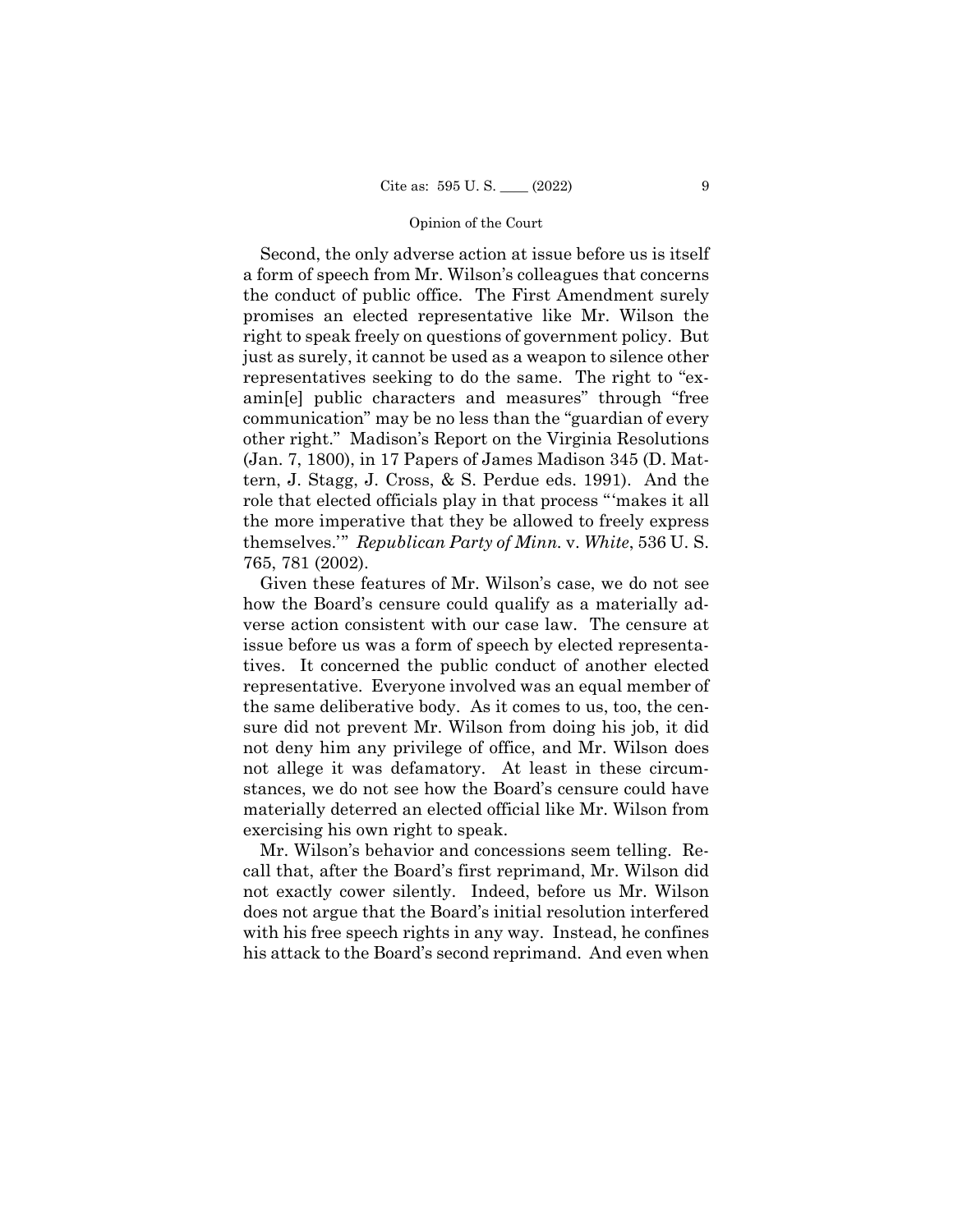it comes to that resolution, he does not quibble with its contents. Mr. Wilson does not suggest, for example, that the Board's criticism of him for "inappropriate" and "reprehensible" behavior materially deterred him from speaking his mind. Instead, he submits that the Board's second resolution offended the First Amendment only because it was denominated a disciplinary "censure." So on Mr. Wilson's telling, it seems everything hinges on a subtlety: A reprimand no matter how strongly worded does not materially impair the freedom of speech, but a disciplinary censure does. That much we find hard to see. Doubtless, by invoking its "censure" authority in the second resolution the Board added a measure of sting. But we cannot see how that alone changed the equation and materially inhibited Mr. Wilson's ability to speak freely.

In rejecting Mr. Wilson's claim, we do not mean to suggest that verbal reprimands or censures can never give rise to a First Amendment retaliation claim. It may be, for example, that government officials who reprimand or censure students, employees, or licensees may in some circumstances materially impair First Amendment freedoms. See generally *Ibanez* v. *Florida Dept. of Business and Professional Regulation*, *Bd. of Accountancy*, 512 U. S. 136, 139 (1994) (licensing); *Zauderer* v. *Office of Disciplinary Counsel of Supreme Court of Ohio*, 471 U. S. 626, 655–656 (1985) (same); *Holloman* v. *Harland*, 370 F. 3d 1252, 1268–1269 (CA11 2004) (student); *Kirby* v. *Elizabeth City*, 388 F. 3d 440, 449 (CA4 2004) (employee). Likewise, we do not address today questions concerning legislative censures accompanied by punishments, or those aimed at private individuals. Cf. *Kilbourn* v. *Thompson*, 103 U. S. 168, 189–190 (1881) (distinguishing Congress's power to inflict certain punishments on its own Members from its power to punish nonmembers). Nor do we pass on the First Amendment implications of censures or reprimands issued by government bodies against government officials who do not serve as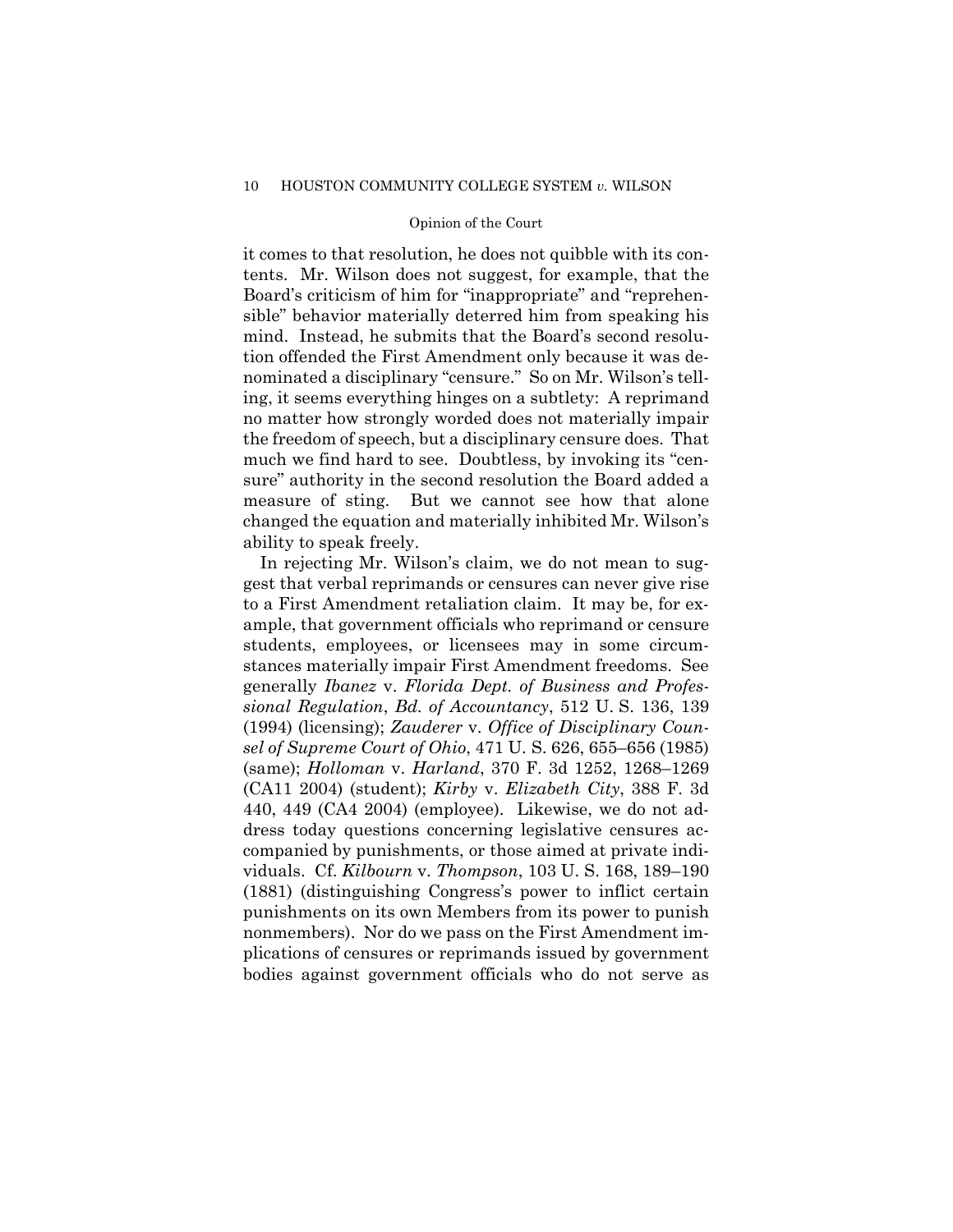members of those bodies. See, *e.g.*, *Jenevein* v. *Willing*, 493 F. 3d 551, 560–561 (CA5 2007); *Scott* v. *Flowers*, 910 F. 2d 201, 211–213 (CA5 1990).

History could hold different lessons for cases like these, too. For example, following the Whiskey Rebellion, Federalists supported by President Washington introduced a proposal in Congress to denounce "self-created societies" they believed had "'misrepresent[ed] the conduct of the Government.'" 4 Annals of Cong. 899 (1794). James Madison and others opposed, and ultimately defeated, the effort in the House of Representatives. In doing so Madison insisted that, in a Republic like ours, "the censorial power is in the people over the Government, and not in the Government over the people." *Id.*, at 934; see also R. Chesney, Democratic-Republican Societies, Subversion, and the Limits of Legitimate Political Dissent in the Early Republic, 82 N. C. L. Rev. 1525, 1560–1566 (2004). When the government interacts with private individuals as sovereign, employer, educator, or licensor, its threat of a censure could raise First Amendment questions. But those cases are not this one.

 $\mathcal{C}$ 

Mr. Wilson offers a countervailing account of our precedent and history, but all of it rests on a strained analogy. To start, he directs us to *Bond* v. *Floyd*, 385 U. S. 116 (1966). There, a state legislature refused to seat a duly elected representative. According to the legislature, the representative's comments criticizing the Vietnam War were incompatible with the State's required loyalty oath. This Court held that the legislature's action violated the First Amendment. *Id.*, at 135. And, Mr. Wilson reasons, we must reach the same result here. But that much does not follow quite as seamlessly as Mr. Wilson suggests. The legislature's action in *Bond* implicated not only the speech of an elected official, it also implicated the franchise of his constituents. And it involved not just counterspeech from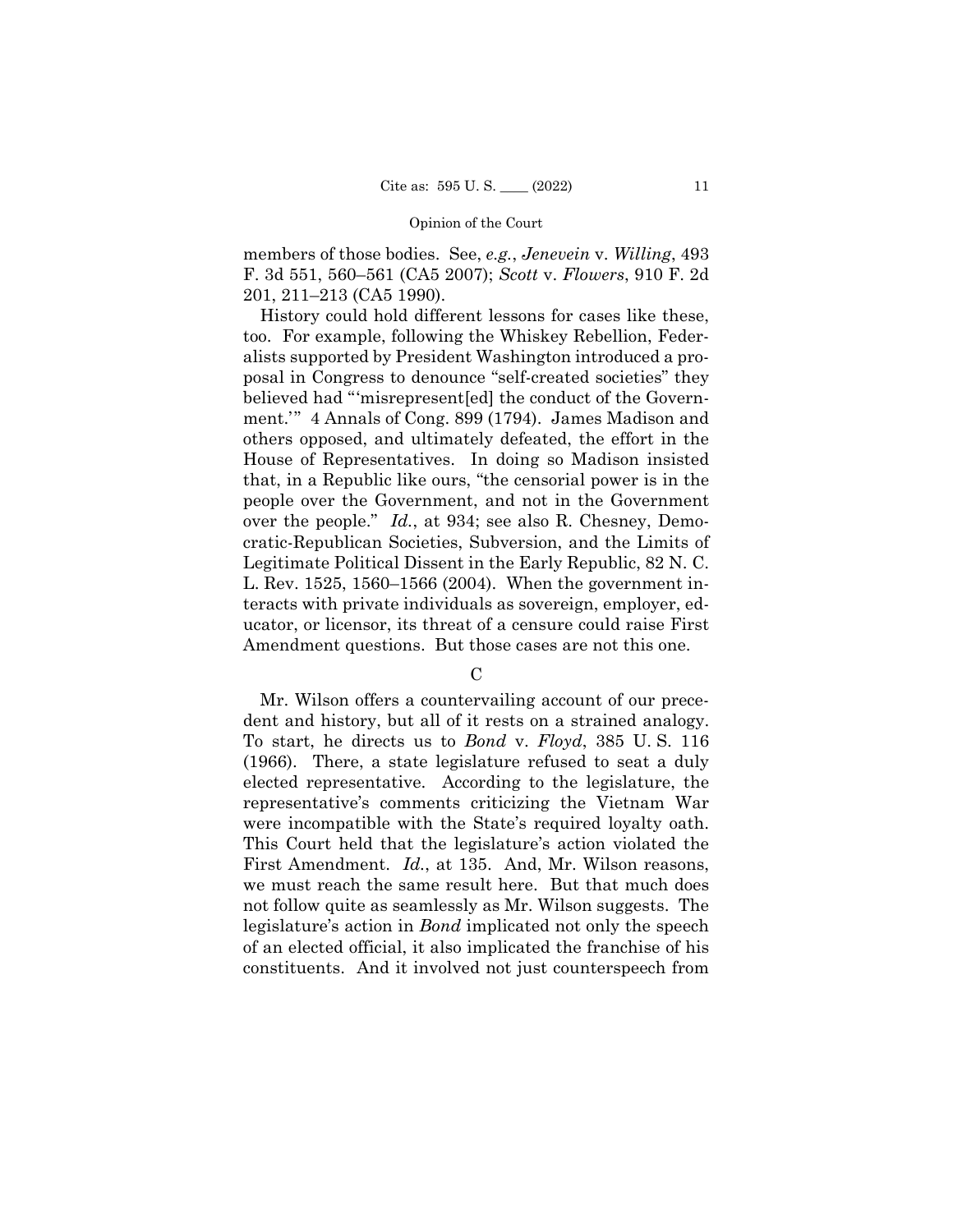colleagues but exclusion from office. See *id.*, at 123–125.

Just three years after *Bond*, the Court stressed the salience of these differences. In *Powell* v. *McCormack*, the Court held that Congress possesses no power to exclude duly elected representatives who satisfy the prerequisites for office prescribed in Article I of the Constitution. 395 U. S. 486, 550 (1969). In doing so, however, the Court took pains to emphasize that the power to exclude and the power to issue other, lesser forms of discipline "are not fungible" under our Constitution. *Id.*, at 512; see also *id.*, at 551–553 (Douglas, J., concurring). Mr. Wilson's attempt to analogize his case to *Bond* thus conflates a distinction *Powell* cautioned us not to confuse.

The differences between exclusion and censure also undermine Mr. Wilson's alternative argument—this one concerning John Wilkes. In 1763, Wilkes "published an attack on a recent [English] peace treaty with France, calling it the product of bribery and condemning the Crown's ministers as the tools of despotism and corruption." *Powell*, 395 U. S., at 527 (internal quotation marks omitted). Parliament responded by expelling Wilkes from office and later refusing to seat him despite his repeated reelection. *Id.*, at 527–528. Only in 1782 did Parliament finally relent, voting to expunge its prior resolutions and resolving that its actions had been "subversive of the rights of the whole body of electors of this kingdom." *Id.*, at 528 (internal quotation marks omitted).

According to Mr. Wilson, the Wilkes affair demonstrates that legislative censures are at odds with the American legal tradition. But, once more, this argument stretches a historical analogy too far. The framers may well have had the Wilkes episode in mind when they crafted Clauses in the Constitution limiting Congress's ability to impose its own ad hoc qualifications for office or to expel Members. See U. S. Const., Art. I, §§ 2–3, 5; see also *Powell*, 395 U. S.,